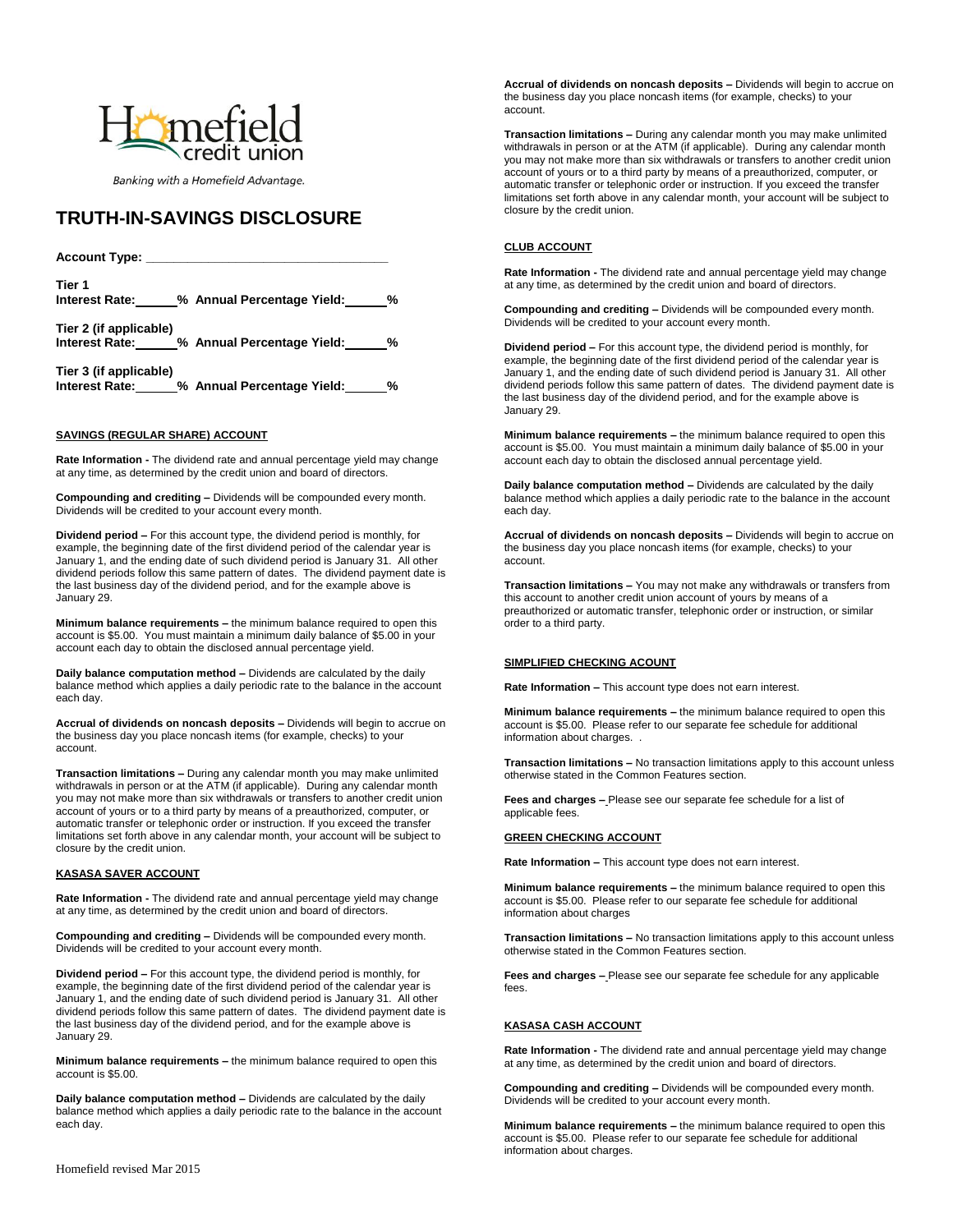**Daily balance computation method –** Dividends are calculated by the daily balance method which applies a daily periodic rate to the balance in the account each day.

**Accrual of dividends on noncash deposits –** Dividends will begin to accrue on the business day you place noncash items (for example, checks) to your account.

**Rewards Qualifications –** Please see our separate Kasasa Account Disclosure for qualification details.

**Transaction limitations –** No transaction limitations apply to this account unless otherwise stated in the Common Features section.

**Fees and charges –** Please see our separate fee schedule for any applicable fees.

# **KASASA CASH WITH SAVER ACCOUNT**

**Rate Information -** The dividend rate and annual percentage yield may change at any time, as determined by the credit union and board of directors.

**Compounding and crediting –** Dividends will be compounded every month. Dividends will be credited to your account every month.

**Minimum balance requirements –** the minimum balance required to open this account is \$5.00. Please refer to our separate fee schedule for additional information about charges.

**Daily balance computation method –** Dividends are calculated by the daily balance method which applies a daily periodic rate to the balance in the account each day.

**Accrual of dividends on noncash deposits –** Dividends will begin to accrue on the business day you place noncash items (for example, checks) to your account.

**Rewards Qualifications –** Please see our separate Kasasa Account Disclosure for qualification details.

**Transaction limitations –** No transaction limitations apply to this account unless otherwise stated in the Common Features section.

**Fees and charges –** Please see our separate fee schedule for any applicable fees.

# **KASASA CASHBACK ACCOUNT**

**Minimum balance requirements –** the minimum balance required to open this account is \$5.00. Please refer to our separate fee schedule for additional information about charges.

**Rewards Qualifications –** Please see our separate Kasasa Account Disclosure for qualification details.

**Transaction limitations –** No transaction limitations apply to this account unless otherwise stated in the Common Features section.

**Fees and charges –** Please see our separate fee schedule for any applicable fees.

### **KASASA CASHBACK WITH SAVER ACCOUNT**

**Minimum balance requirements –** the minimum balance required to open this account is \$5.00. Please refer to our separate fee schedule for additional information about charges.

**Rewards Qualifications –** Please see our separate Kasasa Account Disclosure for qualification details.

**Transaction limitations –** No transaction limitations apply to this account unless otherwise stated in the Common Features section.

**Fees and charges –** Please see our separate fee schedule for any applicable fees.

### **KASASA TUNES ACCOUNT**

**Minimum balance requirements –** the minimum balance required to open this account is \$5.00. Please refer to our separate fee schedule for additional information about charges.

**Rewards Qualifications –** Please see our separate Kasasa Account Disclosure for qualification details.

Homefield revised Mar 2015

**Transaction limitations –** No transaction limitations apply to this account unless otherwise stated in the Common Features section.

**Fees and charges –** Please see our separate fee schedule for any applicable fees.

### **KASASA GIVING ACCOUNT**

**Rate Information -** The dividend rate and annual percentage yield may change at any time, as determined by the credit union and board of directors.

**Compounding and crediting –** Dividends will be compounded every month. Dividends will be credited to your account every month.

**Minimum balance requirements –** the minimum balance required to open this account is \$5.00. Please refer to our separate fee schedule for additional information about charges.

**Daily balance computation method –** Dividends are calculated by the daily balance method which applies a daily periodic rate to the balance in the account each day.

**Accrual of dividends on noncash deposits –** Dividends will begin to accrue on the business day you place noncash items (for example, checks) to your account.

**Rewards Qualifications –** Please see our separate Kasasa Account Disclosure for qualification details.

**Transaction limitations –** No transaction limitations apply to this account unless otherwise stated in the Common Features section.

**Fees and charges –** Please see our separate fee schedule for any applicable fees.

### **PREMIER MONEY MARKET ACCOUNT**

**Rate Information -** The dividend rate and annual percentage yield may change at any time, as determined by the credit union and board of directors.

**Compounding and crediting –** Dividends will be compounded every month. Dividends will be credited to your account every month.

**Dividend period –** For this account type, the dividend period is monthly, for example, the beginning date of the first dividend period of the calendar year is January 1, and the ending date of such dividend period is January 31. All other dividend periods follow this same pattern of dates. The payment declaration date is the last business day of the dividend period, and for the example above is January 29.

**Minimum balance requirements –** the minimum balance required to open this account is \$2,500.00. Please refer to our separate fee schedule for additional information about charges. You must maintain a minimum daily balance of \$2,500.00 in your account each day to obtain the disclosed annual percentage yield.

**Daily balance computation method –** Dividends are calculated by the daily balance method which applies a daily periodic rate to the balance in the account each day.

**Accrual of dividends on noncash deposits –** Dividends will begin to accrue on the business day you place noncash items (for example, checks) to your account.

**Transaction limitations –** You may make unlimited withdrawals in person at any of our branches. You are limited to no more than 6 withdrawals or transfers per statement period by means of a preauthorized or automatic transfer, telephonic order or instruction, internet transfer or similar order to a third party. You are also limited to no more than 6 check withdrawals per statement period. If you exceed these restrictions a fee of \$10 per transaction will be assessed to your account.

**Fees and charges –** Please see our separate fee schedule for the per check fee.

# **IRA STATEMENT SAVINGS ACCOUNT**

**Rate Information -** The dividend rate and annual percentage yield may change at any time, as determined by the credit union and board of directors.

**Compounding and crediting –** Dividends will be compounded every month. Dividends will be credited to your account every month.